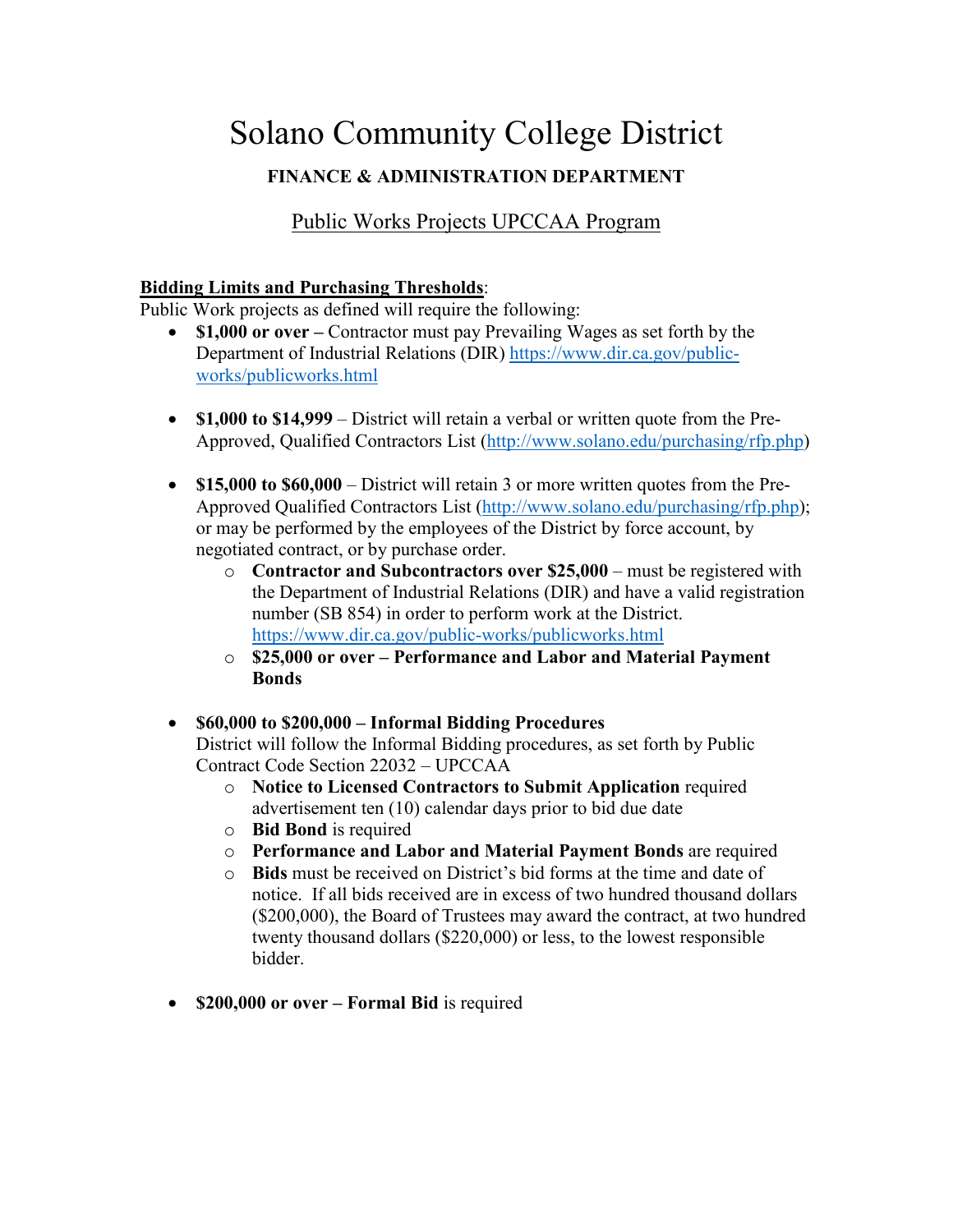### **Informal Bidding Procedures**

This informal bidding procedure shall only be used when bidding limits are between \$60,000 and \$200,000, in accordance to UPCCAA.

1. Pre-Approved Qualified Contractor List

At least once per calendar year, each public agency that has elected to become subject to the Uniform Public Construction Cost Accounting Act and intends to utilize the notice provisions outlined in section 22034(a) shall establish a new list or update its existing list of qualified contractors by mailing, faxing, or emailing written notice to all construction trade journals designated for that Agency under Section 22036. The notice shall invite all licensed contractors to submit the name of their firm to the Agency for inclusion on the Agency's list of qualified bidders.

2. Advertising of Notice Inviting Informal Bids

The public agency shall provide a notice inviting informal bids not less than ten days before the bids are due. The notice inviting informal bids shall be mailed to either or both of the following:

- All contractors on the qualified contractors list maintained; and/or
- All required construction trade journals (see Notice Calling for Pre-Qualification Application for list of construction trade journals)

## 3. Contents of Notice Inviting Informal Bids

At a minimum, the notice inviting informal bids shall include the following:

- Description of the project in general terms;
- State how to obtain more detailed information about the project;
- State the date, time, and place for the submission of sealed bids; and
- Include any other information required by state or local law.

Other types of information that could be included in the notice inviting informal bids shall include the following:

- A. Project Title and Informal Bid #;
- B. Engineer's Cost Estimate;
- C. Location of Project Site;
- D. Owner's Address, Phone Number and E-Mail Address;
- E. Architect's name and address (if applicable);
- F. Where plans and specifications may be obtained; and
- G. Requirements of bid bond/performance and payment bonds.
- 4. Proprietary Projects, Products or Services

If the public agency certifies that, to the best of their knowledge, the project, product, or service is proprietary in nature and can be obtained only from one contractor or source, and that no equivalent projects, products or services are available, then the notice inviting informal bids may be sent exclusively to such contractor or provider.